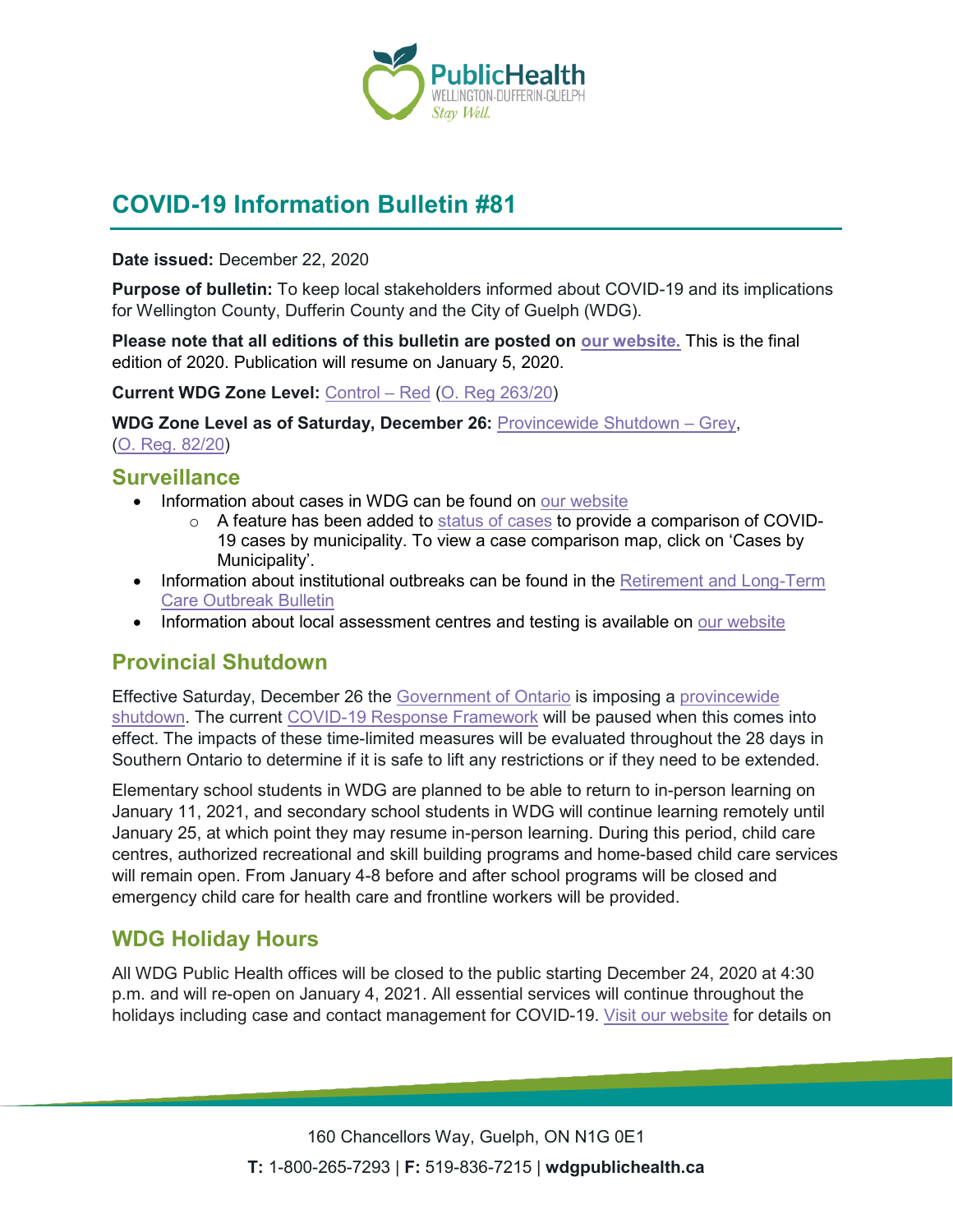

specific programs and services during the holidays, COVID-19 Call Centre holiday hours and Assessment Centre holiday hours.

### **How to Get Your COVID-19 Test Results**

Check the [COVID-19](https://covid19results.ehealthontario.ca:4443/agree) Test Results Portal (if you presented a green health card at the time of testing). If you are unable to check your results online please [visit our website](https://www.wdgpublichealth.ca/your-health/covid-19-information-public/how-get-your-covid-19-test-result) for further details and instructions specific to your testing location.

### **Announcements and Changes to Services**

- On December 21, the [Canada Revenue Agency \(CRA\)](https://www.canada.ca/en/revenue-agency/news/2020/12/canada-revenue-agency-launches-the-canada-emergency-wage-subsidy-registry.html) launched the Canada [Emergency Wage Subsidy Registry.](https://www.canada.ca/en/revenue-agency/services/subsidy/emergency-wage-subsidy.html) This web page allows Canadians to identify which employers are using the wage subsidy to support jobs.
- On December 20, the [Government of Canada](https://www.canada.ca/en/public-health/news/2020/12/canada-suspends-flights-from-the-united-kingdom-for-72-hours.html) announced that is suspending flights from the United Kingdom for 72 hours due the high number of cases of a variant COVID-19 virus observed in some areas there.
- On December 18, the [Government of Ontario](https://news.ontario.ca/en/release/59761/ontario-caps-food-delivery-fees-to-protect-small-businesses) announced it is helping small and independent restaurants during COVID-19 by capping high food delivery fees.
- On December 18, the [Government of Ontario](https://news.ontario.ca/en/release/59753/ontario-expands-covid-19-vaccine-locations) announced it is distributing additional doses of the Pfizer vaccine to 17 more hospital sites over the next two weeks, including regions with the highest rates of COVID-19 infection.
- On December 18, the [Governments of Canada and Ontario](https://www.canada.ca/en/agriculture-agri-food/news/2020/12/governments-support-beef-farmers-and-protect-food-supply-chains.html) announced an investment of up to \$5 million in immediate, emergency assistance to help the province's beef farmers manage costs associated with the impacts of COVID-19 and to help protect Ontario's food supply network.
- On December 18, the [Government of Canada](https://www.canada.ca/en/agriculture-agri-food/news/2020/12/government-of-canada-rolling-out-100m-in-added-support-to-food-security-organizations-during-covid-19-pandemic.html) announced details about the additional \$100 million in funding that is being provided to food banks and food security organizations who are experiencing increased pressure from the pandemic.
- On December 18, the [National Research Council of Canada \(NRC\)](https://www.canada.ca/en/national-research-council/news/2020/12/national-research-council-of-canada-supports-development-of-4-covid-19-therapeutic-candidates.html) announced it is providing advisory services and over \$9 million in funding through the National Research Council of Canada Industrial Research Assistance Program (NRC IRAP) to support four therapeutic firms purchase and develop COVID-19 treatments and related supplies.
- On December 18, the [Government of Canada](https://www.canada.ca/en/department-finance/news/2020/12/government-announces-wage-subsidy-rate-increase-to-75-per-cent.html) announced that the government has concluded the necessary regulatory changes to raise the maximum wage subsidy rate to 75 per cent for the period beginning Sunday, December 20, 2020, until March 13, 2021.
- On December 18, the [Government of Ontario](https://news.ontario.ca/en/release/59757/ontario-investing-in-new-opportunities-for-black-youth) announced it is doubling funding for the Black Youth Action Plan by investing an additional \$60 million over three years to help Black families and communities recover from the effects of the COVID-19 pandemic.
- On December 17, the [Government of Ontario](https://news.ontario.ca/en/release/59745/ontario-supports-employers-and-employees-impacted-by-covid-19) announced it is taking action to protect jobs by helping businesses avoid costly payouts and potential closures and continues offering protection to workers that are laid off due to COVID-19.